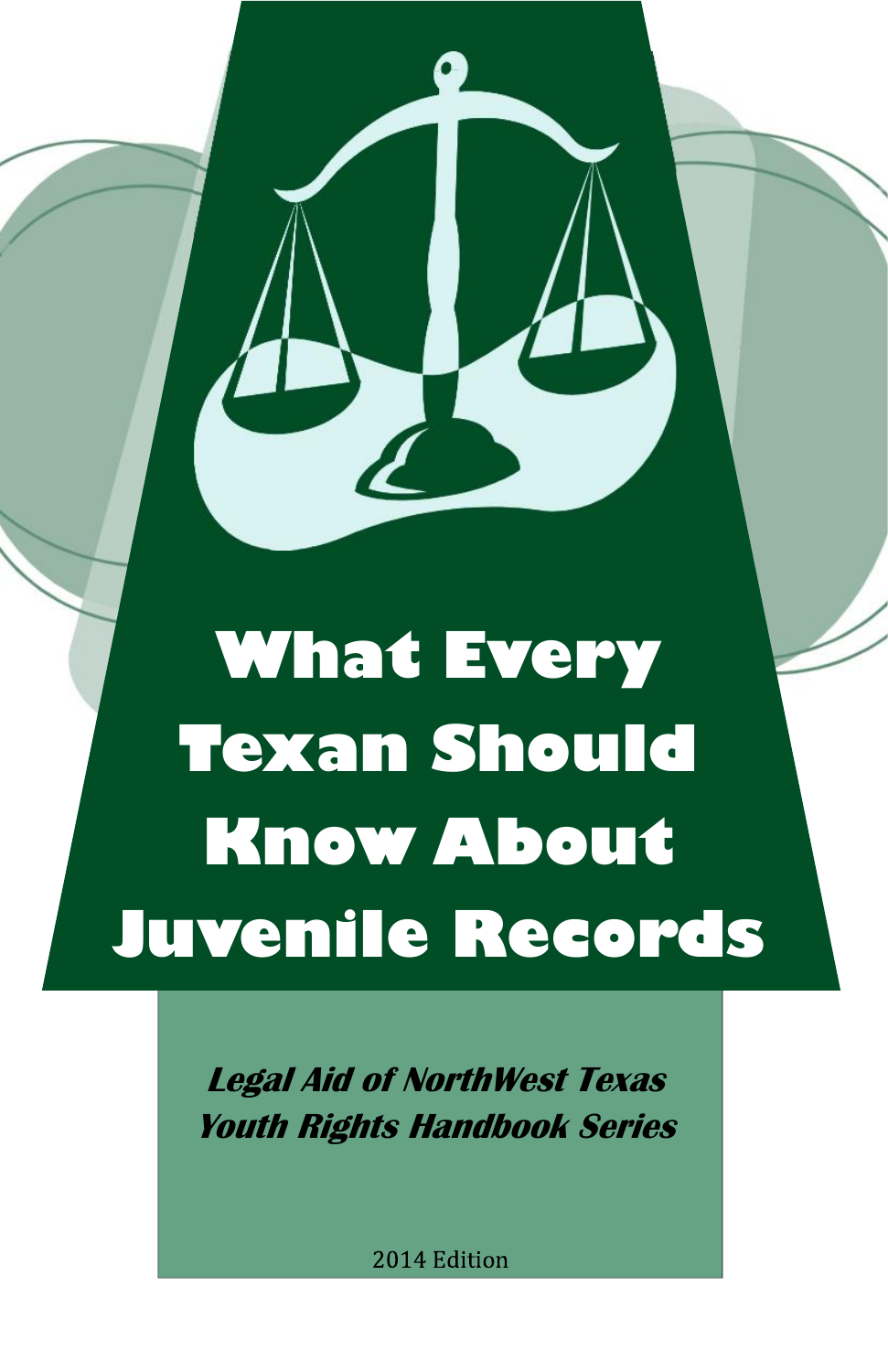# Table of Contents

- **Definitions 3-4**
- **What Is In My Juvenile Record and Who Has It? 5**
	- **Restriction of Juvenile Records 6-7**
		- **Sealing Juvenile Records 8-9**
			- **Expunctions 10-11**
		- **Orders of Non-Disclosure 12-13**
	- **Other Consequences To Be Aware Of 14**
	- **I Have A Juvenile Record, What Should I Do? 14**

**Contacts and Notes 15**

**This information is provided as a public service and is not intended to be legal advice. Because laws sometimes change, we cannot promise that this information is up-to-date. By providing this information, we are not acting as your lawyer.**

**FREE LEGAL SERVICES MAY BE AVAILABLE THROUGH YOUR LOCAL LEGAL AID OFFICE. LANWT'S YOUTH RIGHTS HOTLINE: 1-855-846-2193**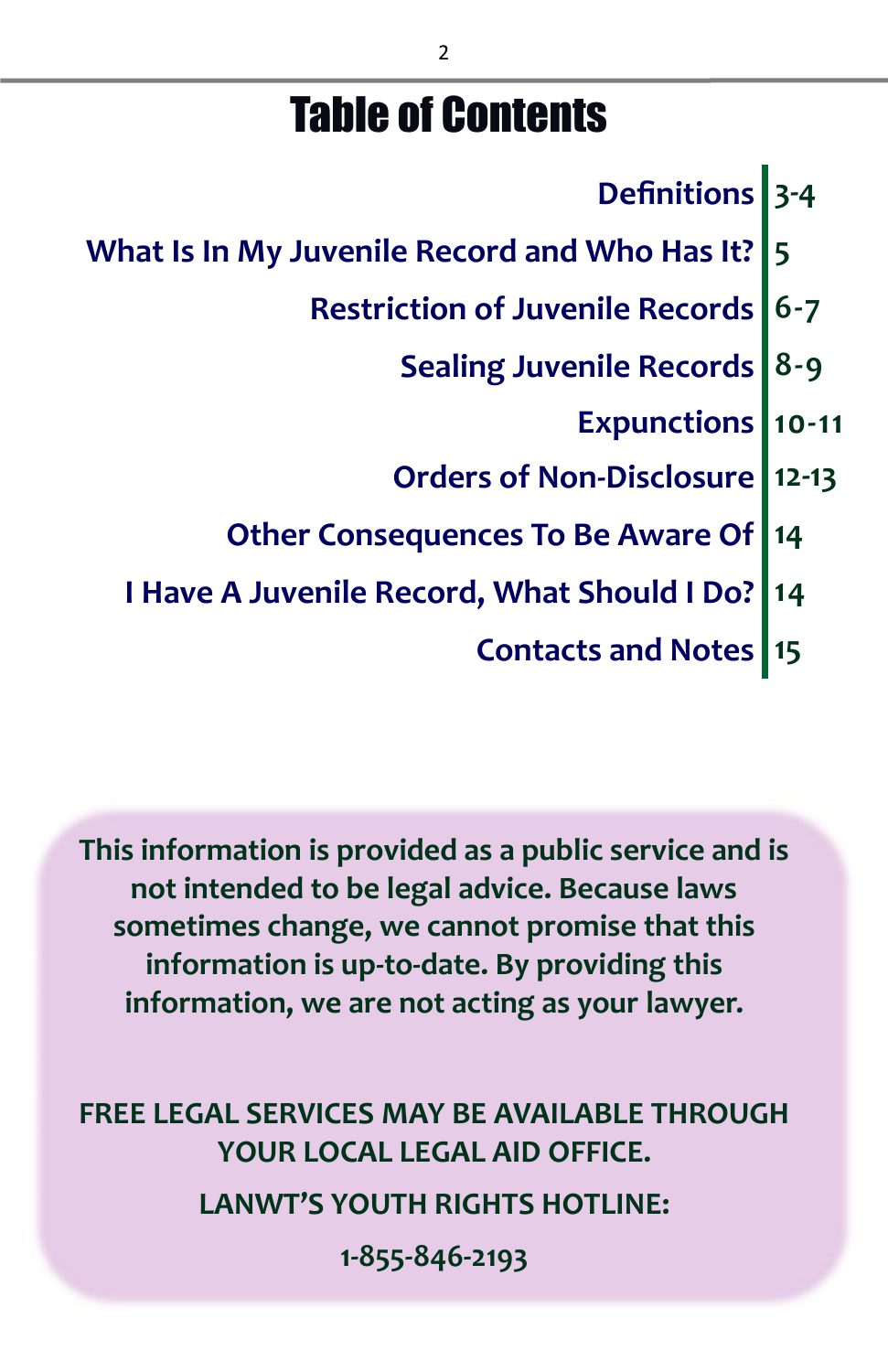# **Definitions**

#### **Adjudication**

**The juvenile version of an adult criminal trial, but instead of being found guilty or not guilty, the court determines whether the juvenile is a delinquent, in need of supervision, or neither.**

#### **Conduct in Need of Supervision (CINS)**

**Conduct engaged in by a juvenile that is either a status offense or would be a Class–C misdemeanor resulting only in a fine if engaged in by an adult.**

#### **Disposition**

**This is the juvenile version of a criminal sentence. Possible dispositions include, but are not limited to, probation, a determinate sentence, or an indeterminate sentence.**

#### **Deferred Adjudication**

**An agreement where a juvenile pleads guilty to a crime but the court agrees not to adjudicate him or her so long as he or she completes a list of tasks and stays out of trouble for a certain length of time. If the juvenile is successful, the court will dismiss the charge.**

#### **Delinquent Conduct**

**Conduct engaged in by a juvenile that, if engaged in by an adult, would be considered a felony or misdemeanor which could result in jail or prison time.**

#### **Determinate Sentence**

**A sentence for a juvenile to serve a set number of years in a secure facility and may result in the juvenile being transferred to an adult prison at age 18 to finish his or her sentence.**

#### **Felony**

**A serious crime committed by an adult or by a juvenile who has been charged as an adult that can result in a fine, prison time, or both.**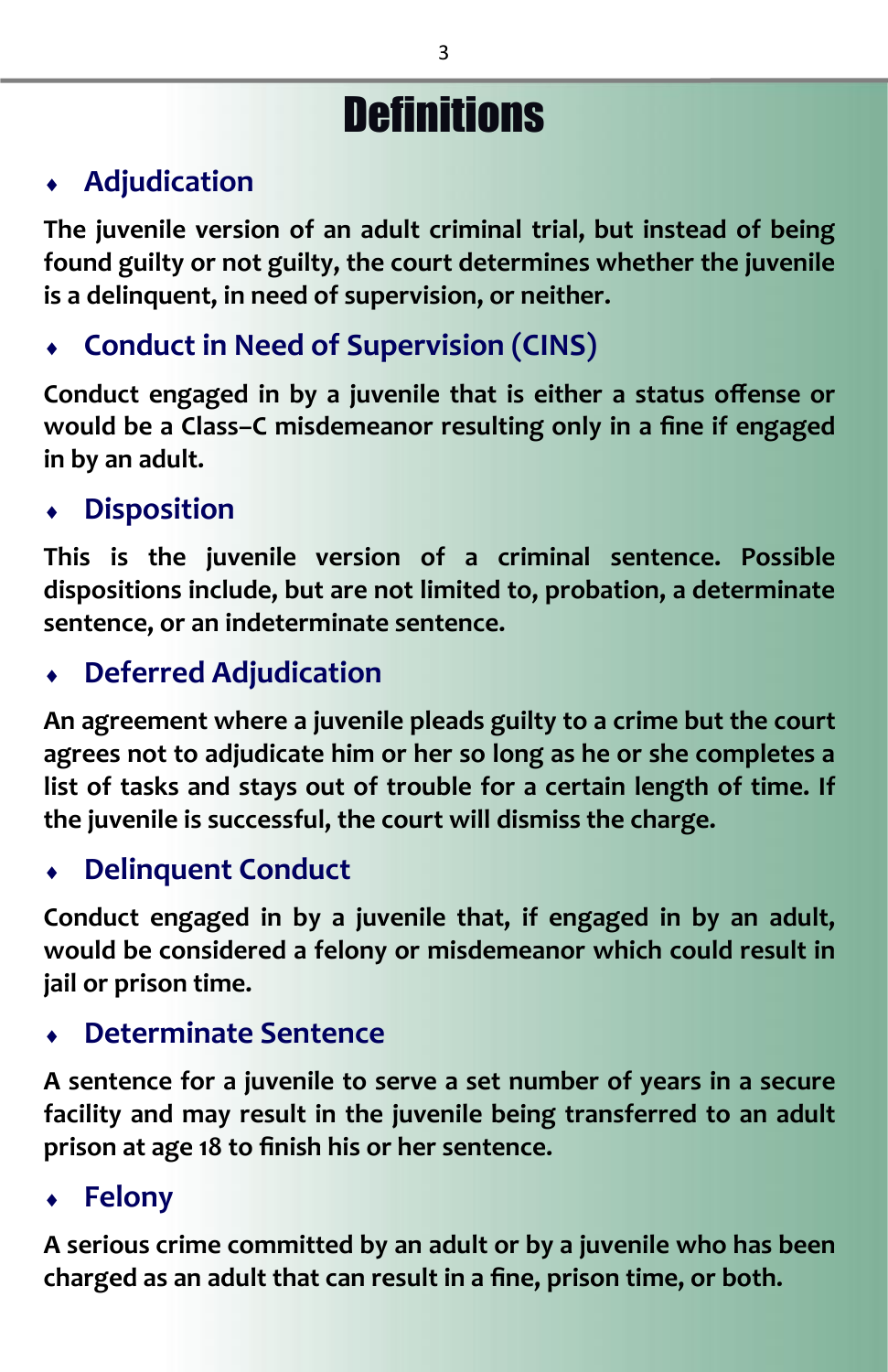# Definitions (Continued)

#### **Indeterminate Sentence**

**A sentence where only the minimum length of stay in a secure facility is determined, but the juvenile must be released by age 19.**

**Juvenile**

**In Texas, any person who is at least 10 but younger than 17.**

**Juvenile Justice Information System**

**A state-wide system for creating, accessing, and maintaining juvenile records.**

**Legal Aid Organizations**

**Organizations that provide free legal assistance to eligible persons.**

**Misdemeanor**

**Crimes that, although less serious than felonies, can result in a fine, jail time, or both. A misdemeanor can be committed by an adult, a juvenile who has been charged as an adult, or a juvenile being prosecuted in Justice of the Peace or Municipal Court.**

**Status Offense**

**An act that is only a crime if committed by someone under a certain age. For example, it is a status offense for someone under 21 to drink alcohol.**

**Texas Juvenile Justice Department (TJJD)**

**This state department is the juvenile version of the Texas Department of Corrections and is responsible for juveniles who are being held in secure custody and sentenced to attend a state school or other residential program. TJJD is also responsible for monitoring juveniles on probation or parole and handling those who have been referred to juvenile court.**

**Youth or Minor**

**Any person under 18 years old, not including someone who has been married, divorced, widowed, emancipated, or is in the armed forces.**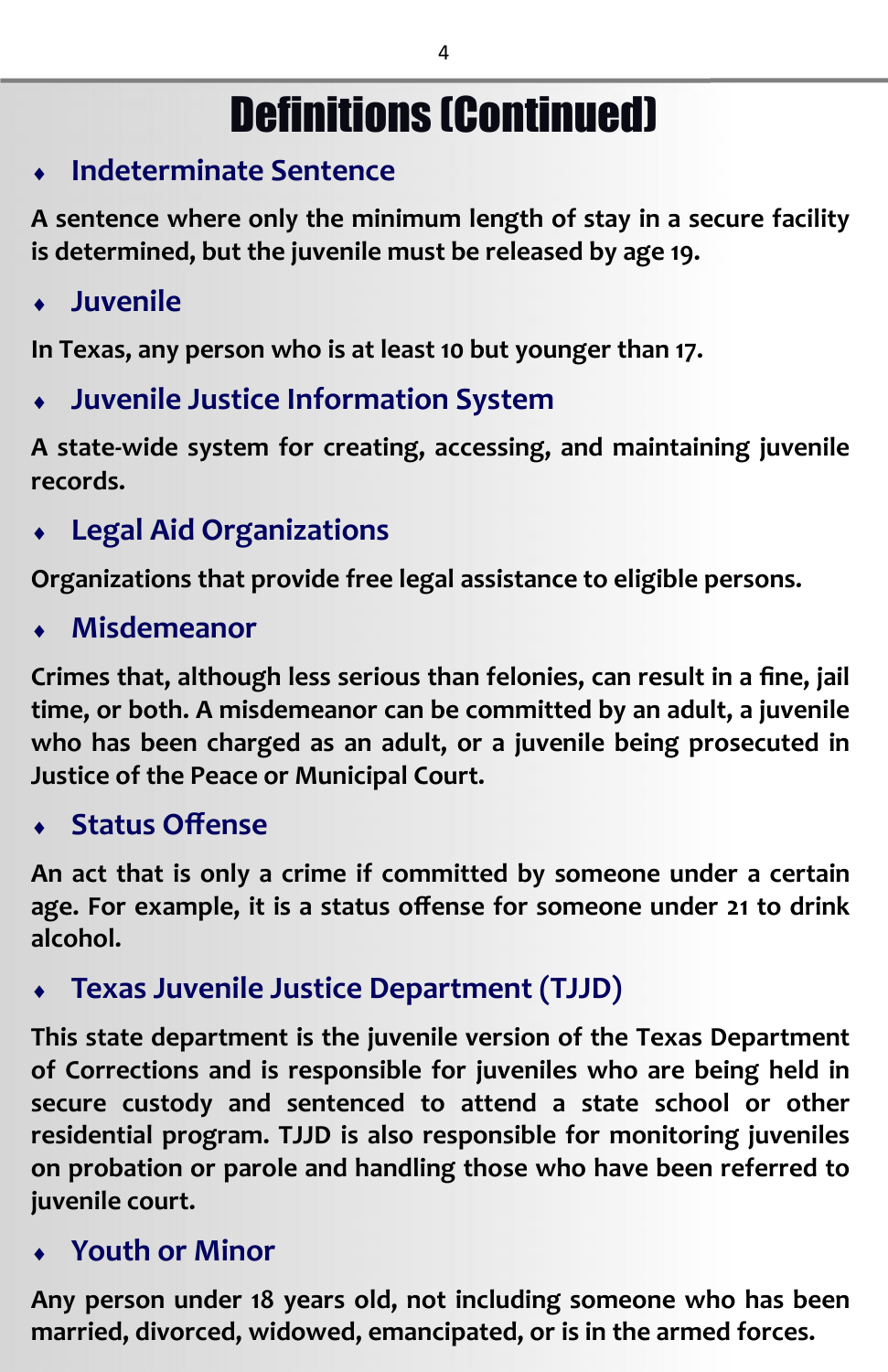# What Is In My Juvenile Record And Who Has It?



**Your juvenile record will have information about why you were taken into custody or referred to juvenile court, how the case was handled, and any dispositions. Before your record is restricted, something discussed in more detail in the following section, your record can be accessed by any criminal justice agency in the state. Criminal justice agencies include law enforcement personnel like the police, prosecutors, probation officers, and other criminal and juvenile justice officials. The majority of your juvenile record is kept online, but records are also kept locally by courts and juvenile probation departments. Depending on the circumstance, your school might even have part of your record.**

**The online system for keeping juvenile records is called the Juvenile Justice Information System (JJIS) and is maintained by the Texas Department of Public Safety. Everyone mentioned above, except your school, can access this system and see your entire juvenile record or add new information.**

**If you were ever charged with a Class-C misdemeanor, including a school ticket, there will be a record from your local Municipal Court or Justice of the Peace Court. Records of Class-C offenses are separate from your juvenile record because Class-C cases are not usually heard in juvenile courts. Before September 2013, juvenile Class-C records were treated like adult records and were made public. This means that those records may appear on a background check. Juvenile Class-C records after September 2013 are now confidential and should not be made public, although criminal and juvenile justice agencies can still see them.**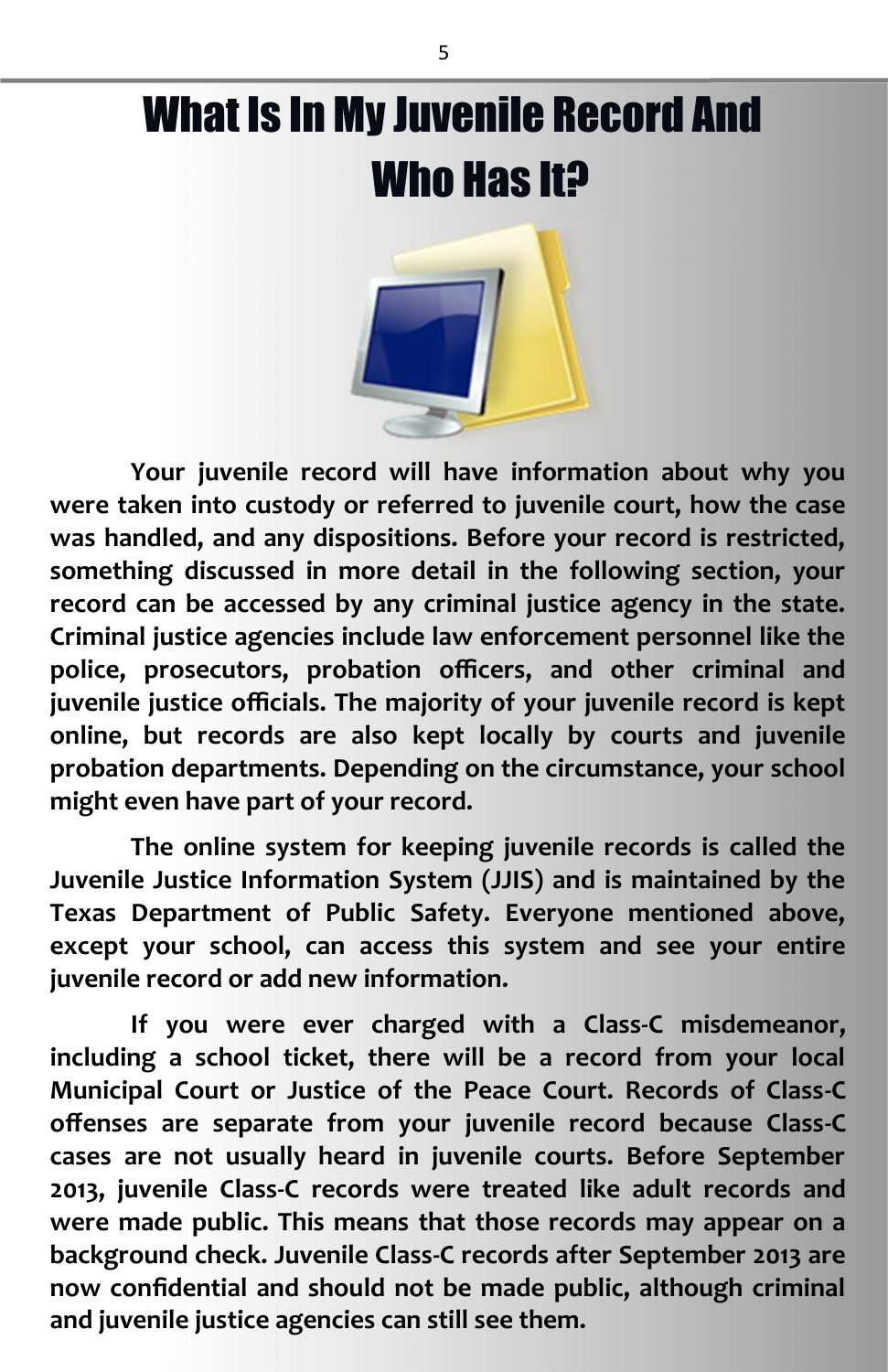# Restriction of Juvenile Records



**In general, the majority of juvenile records are restricted when a juvenile turns 17. Once restricted, nearly everyone is barred from access to those records, including law enforcement, and criminal or juvenile justice agencies. Should someone ask about restricted records, without having first received permission from a juvenile court, they will be told that the records do not exist. An adult can legally deny the events in a restricted record, unless they are testifying in court as a defendant.**

**There are a few types of records that will never be restricted. Records that will not be restricted include sex offender registration records, records related to street gangs, and records where the juvenile was certified as an adult or ordered to serve a determinate sentence.**

**The restriction of juvenile records is automatic; a person does not need to ask to have his or her record restricted. To be clear, restricted records are not destroyed. A juvenile court can give permission for certain people or agencies to view restricted records including the person to whom the records concern, criminal justice agencies, and the Texas Juvenile Justice Department. The military also can see these records with the written permission of the juvenile.**

**There are two more things you should know about restricted records. The first is that if a person is ever convicted of or pleads guilty to a crime as an adult, his or her entire juvenile record will be unrestricted and will remain unrestricted forever. Secondly, because these records can be accessed with permission, it is possible for a person's juvenile record to be used against him or her. The following is an example to show how restricted records work.**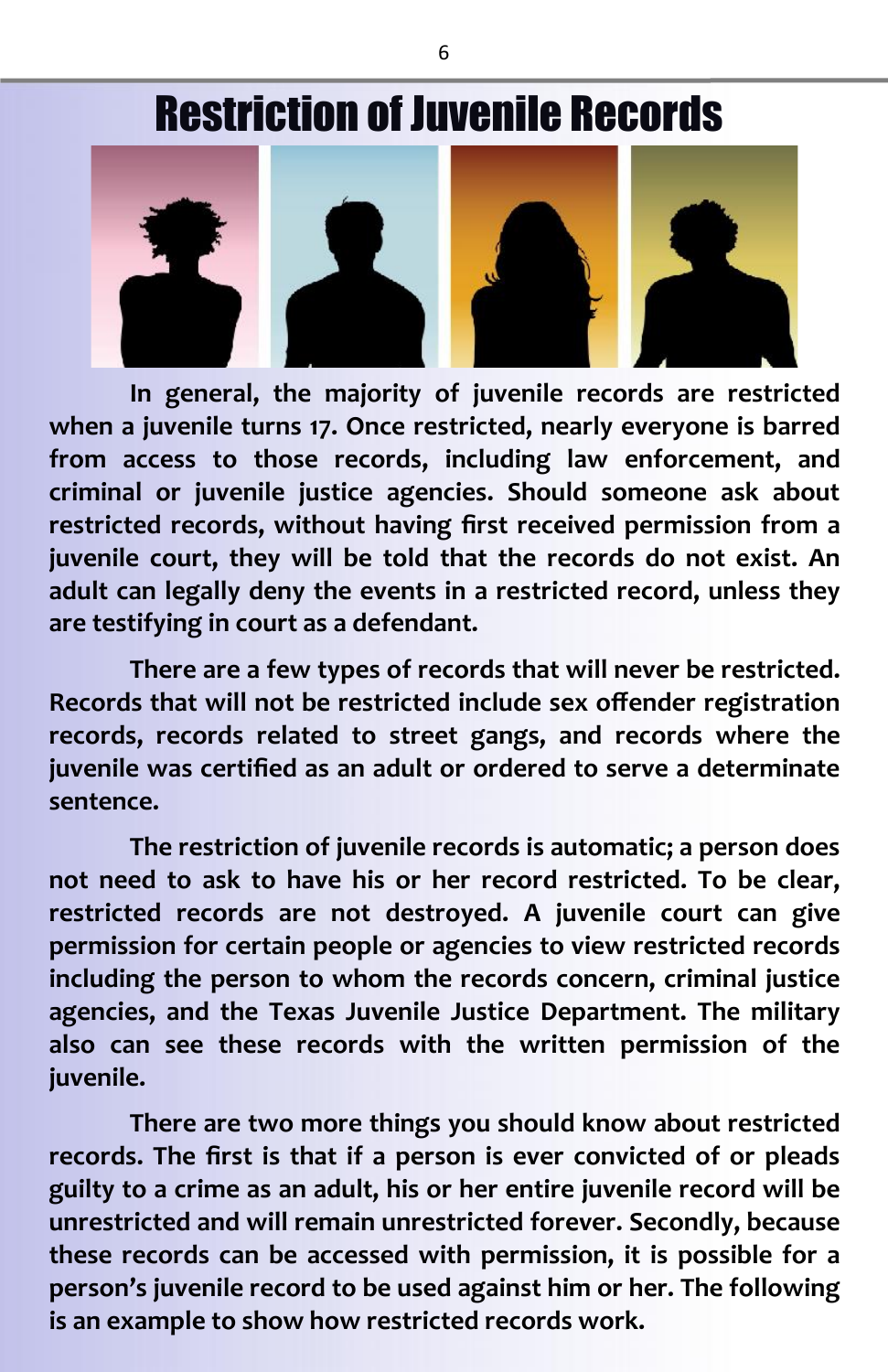#### **Jane Smith's Story With A Restricted Record**

**Jane Smith was taken into custody when she was 13 for setting fire to a treehouse. Jane was charged with arson, found to be a delinquent, and given probation. At 16, Jane completed probation and when she turned 17 her records were automatically restricted. Jane was never arrested for anything else as a juvenile. When she was 20, Jane applied for a job at the local supermarket. On her job application, Jane marked that she had never been arrested or charged with a crime, as she was legally allowed to do. When the supermarket ran a criminal background check, it came back clear and Jane was hired. After a few years, Jane was promoted to manager.**

**When Jane was 25, she was arrested for drunk driving. The prosecutor was able to see her juvenile record and discovered the arson. Jane went to trial for the DWI and decided to testify. In her defense, Jane claimed that she did not think she was too drunk to drive and that she was a responsible person. While Jane was testifying the prosecutor asked her about the arson and the jury learned that Jane was not as responsible as she claimed. The jury found Jane guilty of the DWI, sent her to jail, and she lost her job at the supermarket. Since she was convicted of the DWI, her juvenile record also was unrestricted.**

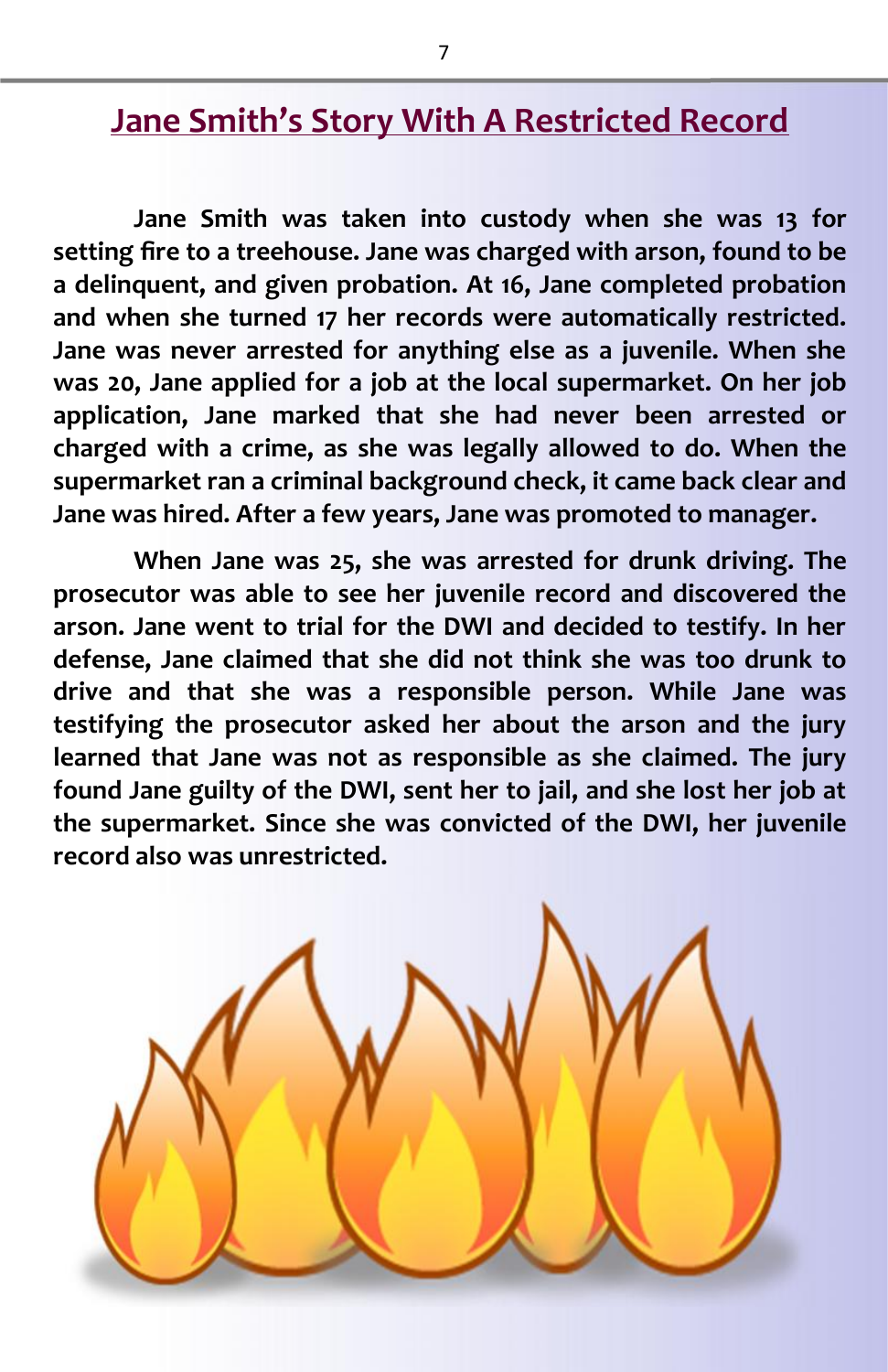



**If you read the previous section about restricted records, you know that restricted records can be unrestricted and used against a person. Having a sealed record is much better because sealed records are nearly impossible to access, rarely unsealed, and some can eventually be destroyed. Juveniles can deny the events in a sealed record to anybody, including employers and the police.**

**To seal juvenile records, a person must submit an application to the juvenile court that handled the case. Once an order to seal records is granted, the juvenile court vacates the adjudication and dismisses the charge. This basically means that the juvenile court gathers all the records, undoes the charge, and locks the records away forever. A record will be unsealed only in the following situations:**

- **1) If the juvenile is later charged with capital murder.**
- **2) If the juvenile is later charged with habitual felony conduct.**
- **3) If the juvenile applies for a concealed handgun license.**
- **4) If a prosecutor is considering an offer of community supervision for an adult with a juvenile record that contains a finding of delinquent conduct.**

**Which records can be sealed is tricky to understand, so, it is best to talk with a lawyer about whether your records qualify. In general, however, juveniles who engaged in conduct indicating a need for supervision must wait two years after completing their sentence to apply. Juveniles who engaged in delinquent conduct must wait until they are 19. Juveniles who were taken into custody but not charged within two years can also apply. During the waiting period, juveniles must stay out of any further trouble.**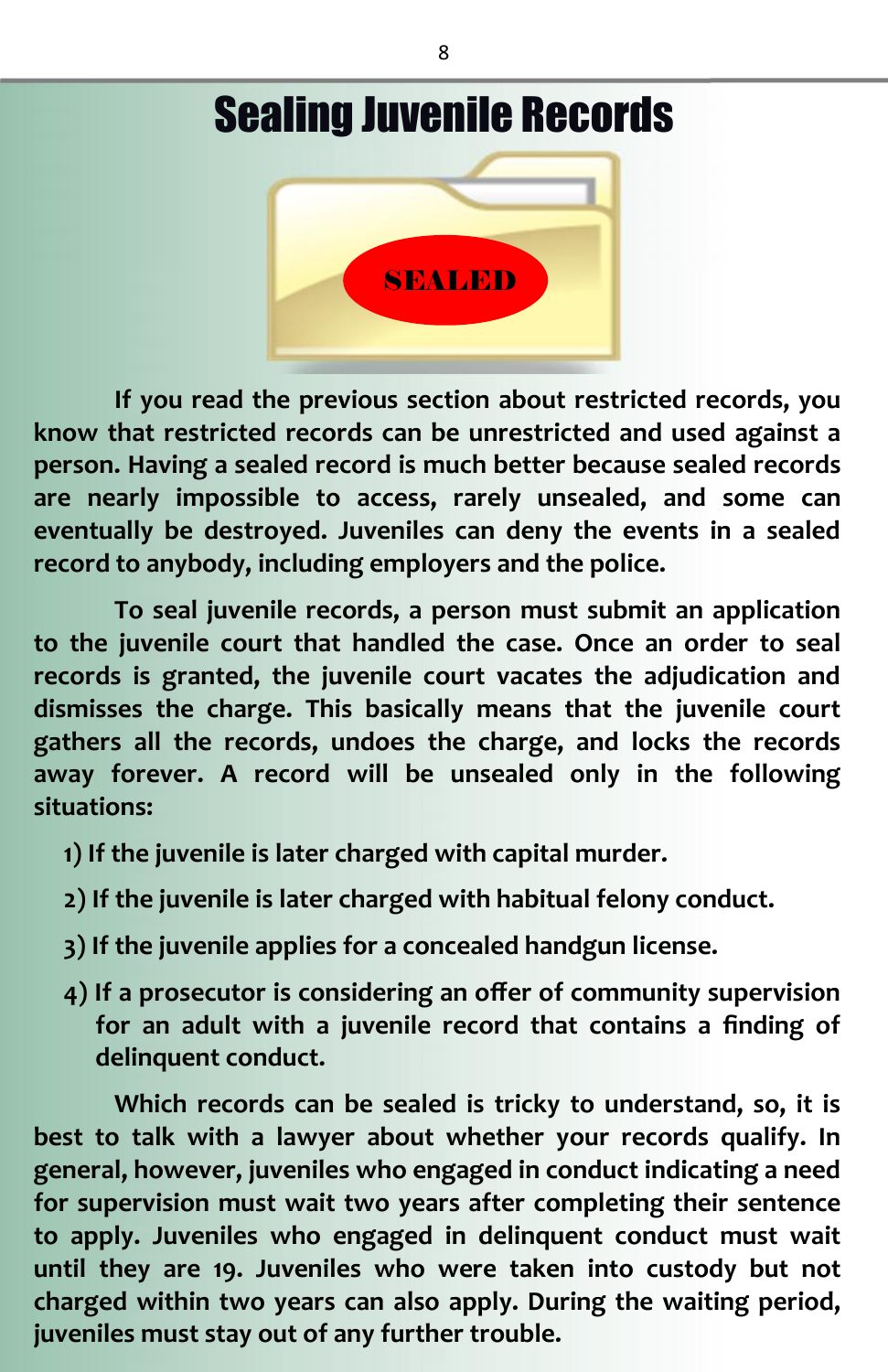**The only records that cannot be sealed are ones in which the juvenile was given a determinate sentence, ordered to register as a sex offender, found to be a habitual felon, or certified as an adult for trial.**

#### **Jane Smith's Story With A Sealed Record**

**Jane Smith was taken into custody when she was 13 for setting fire to a treehouse and charged with arson. At her adjudication hearing, the judge found Jane to be a delinquent and gave her three years of probation. Jane completed her probation when she was 16 and her record was automatically restricted when she turned 17.**

**Since arson is a felony, Jane had to wait until she turned 19 to apply to have her juvenile record sealed. She stayed out of trouble during her three-year waiting period and, with the help of her local legal aid organization, successfully filed an application to have her record sealed. The juvenile judge granted her application and ordered her record sealed.**

**When Jane was 20, she applied for a job at the local supermarket. On her job application, she marked that she had never been arrested or charged with a crime as she was legally allowed to do. When the supermarket ran a criminal background check, it came back clear and Jane was hired. After a few years of working as a cashier, Jane was promoted to manager.**

**When Jane was 25, she was arrested for drunk driving. At her trial, Jane testified that she was a responsible person who would not**

**drive while drunk. The jury never heard about the arson Jane had committed when she was 13. They heard only about Jane's good work as manager, how responsible she was at the supermarket, and that she had no other criminal history. The jury found Jane not guilty and she kept her job as manager at the supermarket. Jane went on to study management in college and is now a regional manager in charge of five supermarkets.**

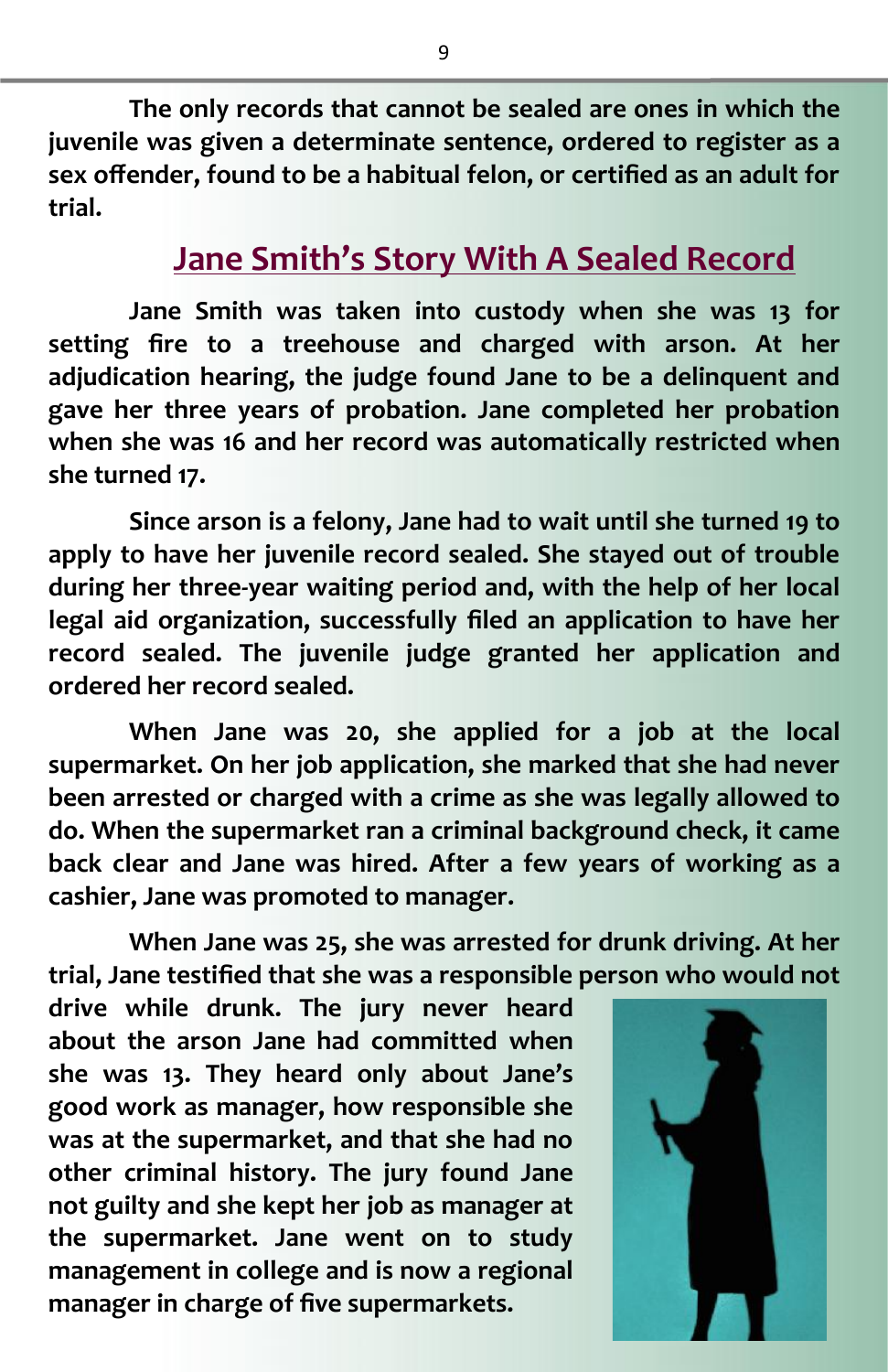# **Expunctions**

**An expunction is like an eraser that removes some criminal records. They can be tricky to understand and require an application to a court, so it is a good idea to talk with an attorney about your situation.**

**There are a few key facts everyone should know about expunctions. First, both juveniles and adults can apply for an expunction. Second, if an adult was convicted of a crime, the record cannot be expunged. Third, juveniles can have more information expunged than adults can, including some convictions.**

**There are six main situations in which a juvenile or adult can have a record expunged. The** *first* **is when a person was arrested, charged, and found not guilty. The** *second* **is when a person was convicted and then pardoned. These first two situations are supposed to result in an automatic expunction, but it is a good idea to visit with an attorney and make sure the record was actually expunged.**

**The** *third* **situation in which a person can ask for an expunction is when he or she was arrested but never charged or placed on community supervision for the alleged crime. In this scenario, a person must wait a set amount of time after the arrest before asking for an expunction. The waiting period for Class-C misdemeanors is 180 days, Class A and B misdemeanors is one year, and all felonies are three years.**

**The** *fourth* **situation is when a person was arrested but can no longer be prosecuted because there were no charges on file when the time to prosecute the crime ran out. For misdemeanors, charges must be filed within two years of when the crime happened. Most felonies must be charged within five, seven or ten years, although, some of the most serious felonies like murder can always be charged.**

**The** *fifth* **situation is when a person was arrested and charged, but the charge was dismissed. The** *sixth* **situation is when a person's identify was stolen and the thief was charged or convicted of a crime under the victim's name.**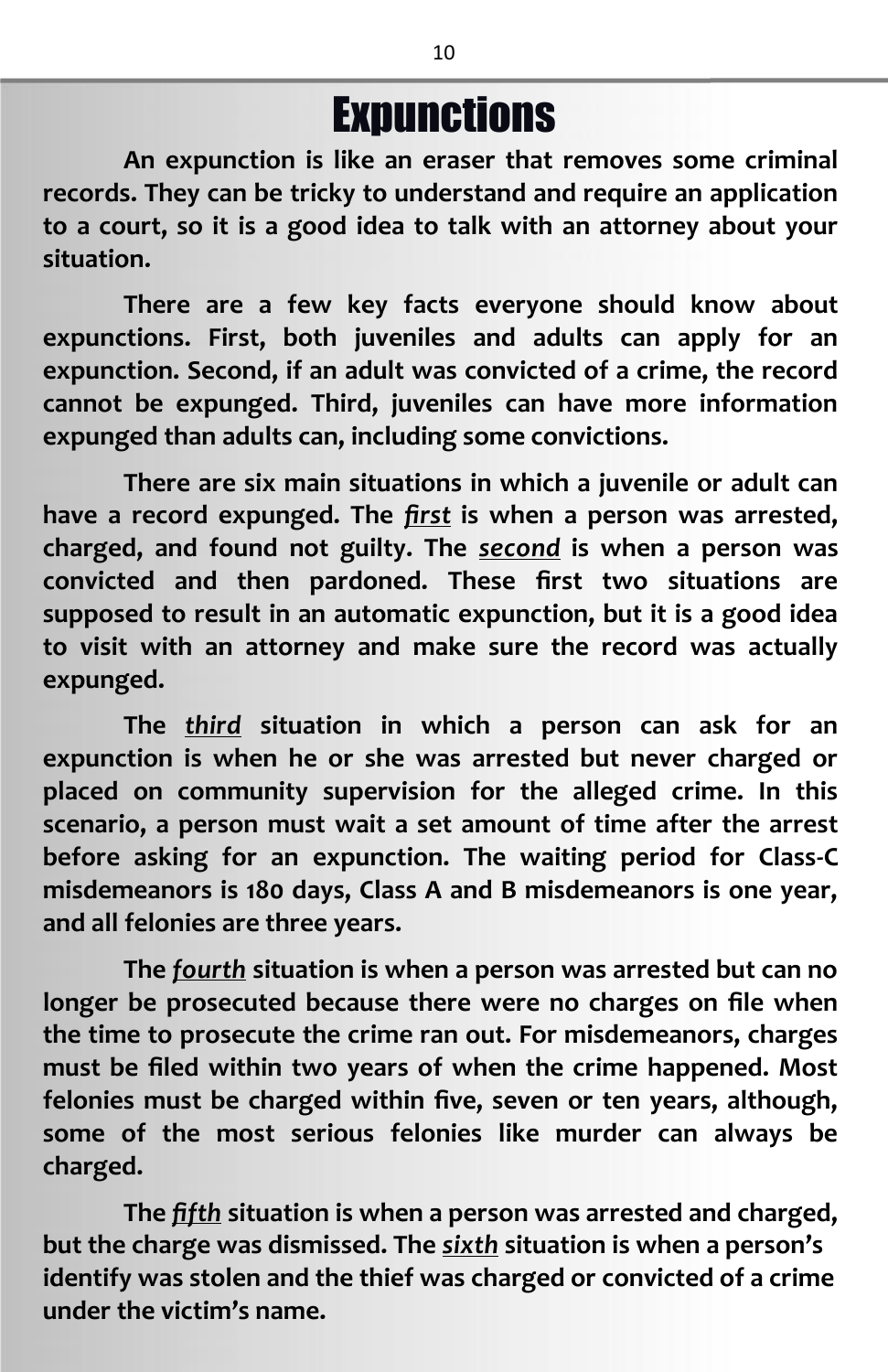

**Juveniles and Status Offenders Only**

**Beyond those six situations where both juveniles and adults can have records expunged, there are additional situations where a juvenile or status offender can have something expunged but an adult cannot. Juveniles and status offenders can even have some convictions expunged from their records. The following is a list of five situations where a juvenile or status offender can have a record expunged.**

**1) Juveniles convicted of only one Class-C misdemeanor, including school tickets, can apply for an expunction of that conviction once they turn 17.**

**2) Status offenders with one alcohol-related conviction including the purchase, attempted purchase, consumption, or possession of alcohol; misrepresentation of age; and driving a watercraft while intoxicated—can ask for an expunction of that conviction.**

**3) Minors convicted of a tobacco-related offense, including the sale, purchase, or use of tobacco can have that conviction expunged as long as they complete a tobacco awareness program or perform community service.**

**4) Juveniles with dismissed Class-C charges who successfully completed a Teen Court program can have those records expunged.**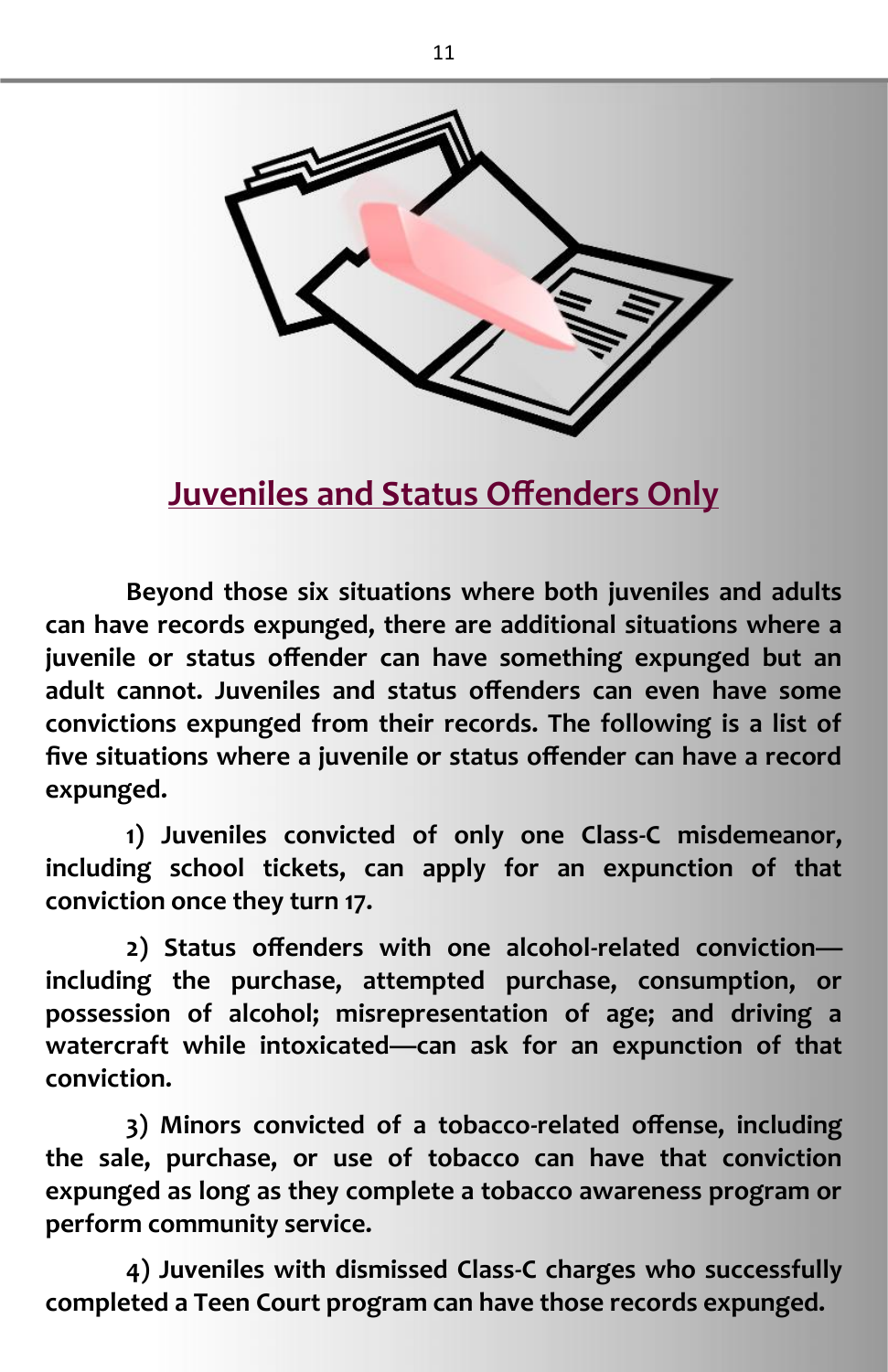## Orders of Non-Disclosure

**An order of non-disclosure is available to both juveniles and adults who have successfully completed deferred adjudication and stayed out of trouble for the required length of time. Deferred adjudication is similar to probation or parole, but it comes before a person is convicted of an offense, whereas probation or parole are sentences that come after a conviction. Deferred adjudication is an agreement between a judge and a defendant where the defendant agrees to stay out of trouble and completes a list of tasks within a certain time. If the defendant holds up his or her end of the agreement, the judge will dismiss the charge and the defendant will not receive a conviction. An order of non-disclosure prevents the records of a deferred adjudicated offense from being shared with the public. This means that a person with an order of non-disclosure can legally deny any non-disclosed records on most job or license applications.**

**Orders of non-disclosure are not automatic and there is often a waiting period before a person can apply. During the waiting period, a person must not be convicted of, or placed on deferred adjudication for, any charge other than traffic tickets. There are six categories of misdemeanors that require a person to wait two years before applying, while, for all other misdemeanors, a person can seek a non disclosure as soon as the charge or charges are dismissed. All felonies have a waiting period of five years. There also are some charges that can never be non-disclosed. Again, it is best to speak with an attorney about your records and what may be available to you.**

**Records that are part of an order of non-disclosure will not be shared with the public and should not appear on most criminal background checks. However, criminal justice agencies can still see the records, as well as certain non-criminal justice agencies. Some of these non-criminal justice agencies include the State Board for Educator Certification, the Texas Board of Nursing, and Texas School Districts. Therefore, even though non-disclosed records should not appear on most criminal background checks, there are some regulated professions with a governing board that will be able to access non disclosed records.**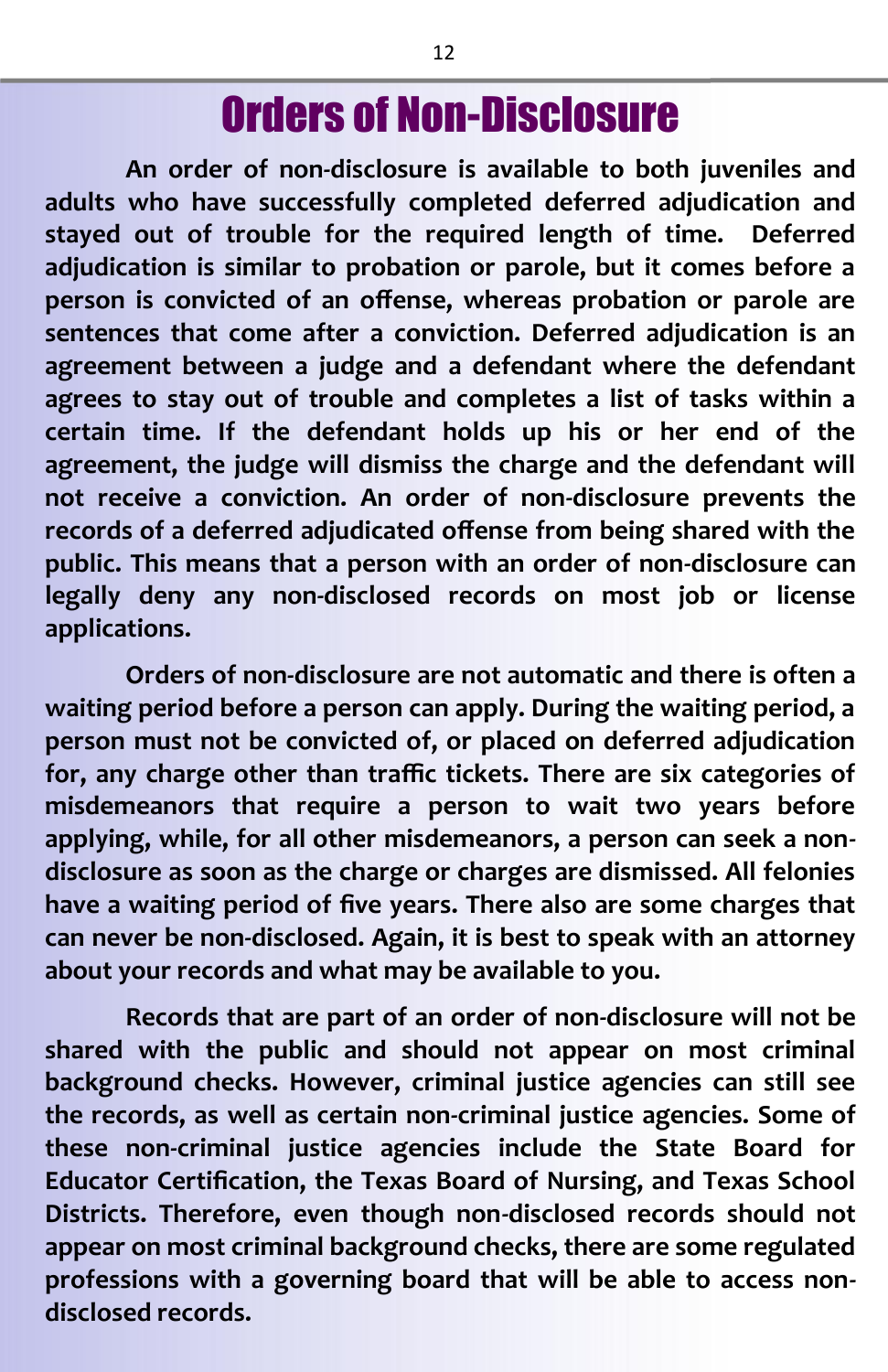#### **Johnny Brown's Story With and Without**

#### **A Non-Disclosure**

**Johnny was 25 when he was arrested for stealing several CDs from an electronics store, a misdemeanor. It was the first time he had ever been in trouble, so the judge offered him deferred adjudication. Although Johnny completed his deferred adjudication in one year and stayed out of trouble, he did not apply for an order of non disclosure. Two years later, Johnny applied for a job at a manufacturing plant, a job that paid a lot of money. Johnny had more experience than the other applicant, but the other applicant was chosen for the job because he had a clean criminal history and Johnny did not.**

**Johnny could have applied for a non-disclosure as soon as he completed his deferred adjudication because a misdemeanor theft charge does not have waiting period. If he had gotten the non disclosure, Johnny would have been given the manufacturing job as he had more experience than the other applicant. If Johnny had gotten the manufacturing job, he would have been able to afford his dream car.**

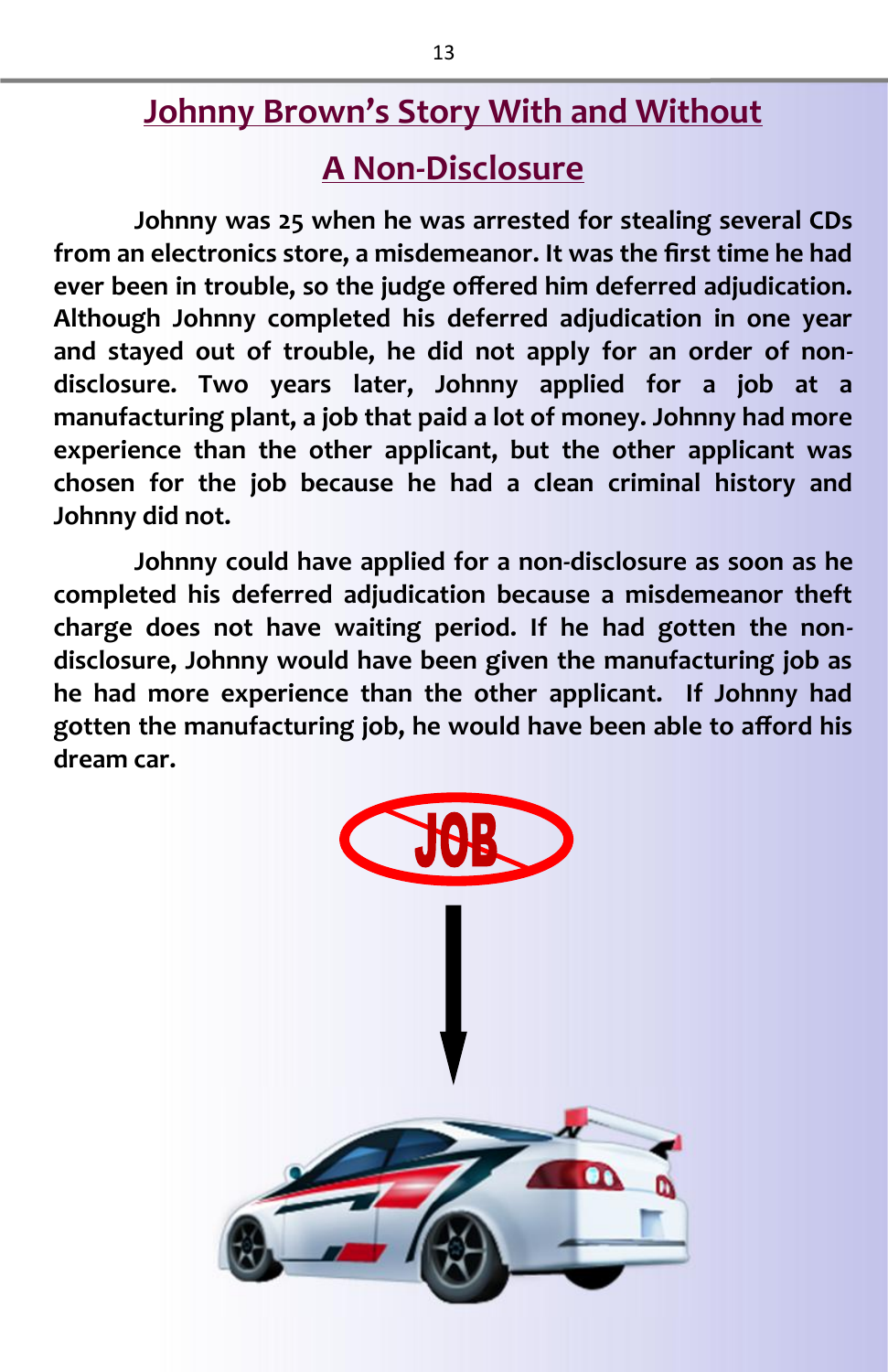## Other Consequences To Be Aware Of

**Many people are not aware of the lasting consequences for getting in trouble as a juvenile. This section talks about a few of these other consequences.**

**Juveniles who fail to pay a fine or complete community service that is ordered by a judge can be found in contempt of court. Courts can order those found in contempt to pay an additional fine of up to \$500 or suspend driving privileges until all fines are paid.**

**Juveniles interested in joining the military should know that federal law allows the military to see all criminal records, including restricted, sealed, expunged, and non-disclosed records. It is best to disclose your entire juvenile and criminal history when applying for military service, failure to do so may result in a felony charge for fraudulent enlistment. Having a criminal past often means that a person is morally disqualified from joining the military, however, there are waivers available that will allow a person with a minor juvenile or criminal past to serve. Applicants must ask for a moral disqualification waiver; decisions to grant or deny waivers are typically final and cannot be appealed.**

#### I Have a Juvenile Record, What Should I Do?

**Because having a juvenile record is serious, it is a good idea to know your juvenile history and how these records will be treated. For example, evidence of a juvenile record can sometimes be used against you if you get into trouble as an adult.**

**In many cases, juvenile records can be dealt with so that they don't affect you later in life. You should consider getting advice from an attorney to determine whether your records can be sealed, expunged, or non-disclosed. The stories in this handbook show how these options can make a difference in a person's life. Because sealing, expunging, and non-disclosing your record are civil matters, you would need to hire your own attorney. If you cannot afford to hire an attorney, free civil legal services may be available, such as those offered by Legal Aid of NorthWest Texas.**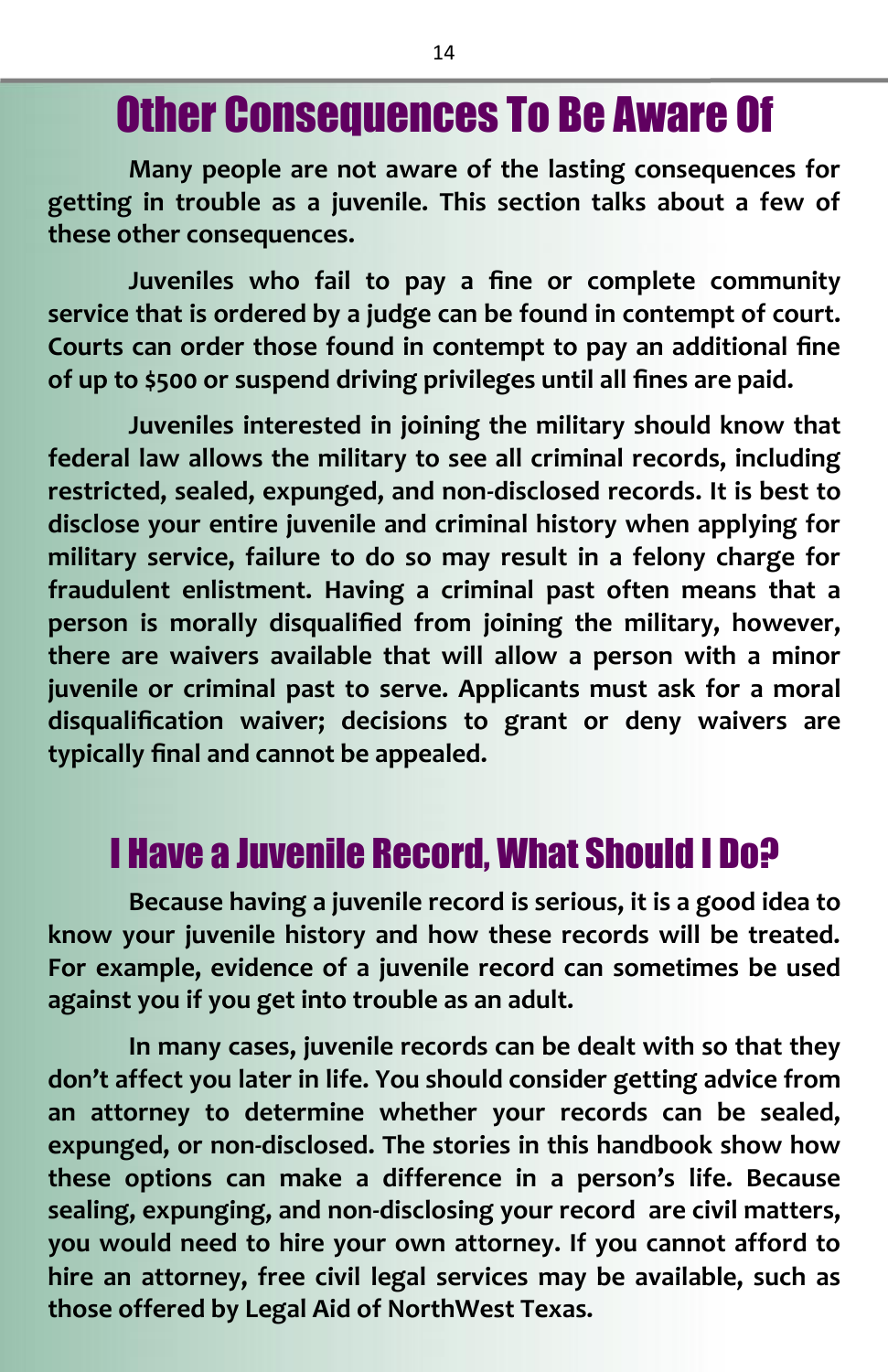#### **Legal Aid of NorthWest Texas**

**www.lanwt.org**

**1-855-846-2193**

**Texas RioGrande Legal Aid**

**Lone Star Legal Aid**

**www.trla.org**

**www.lonestarlegal.org**

**1-888-988-9996**

**1-800-733-8394**

#### **NOTES**